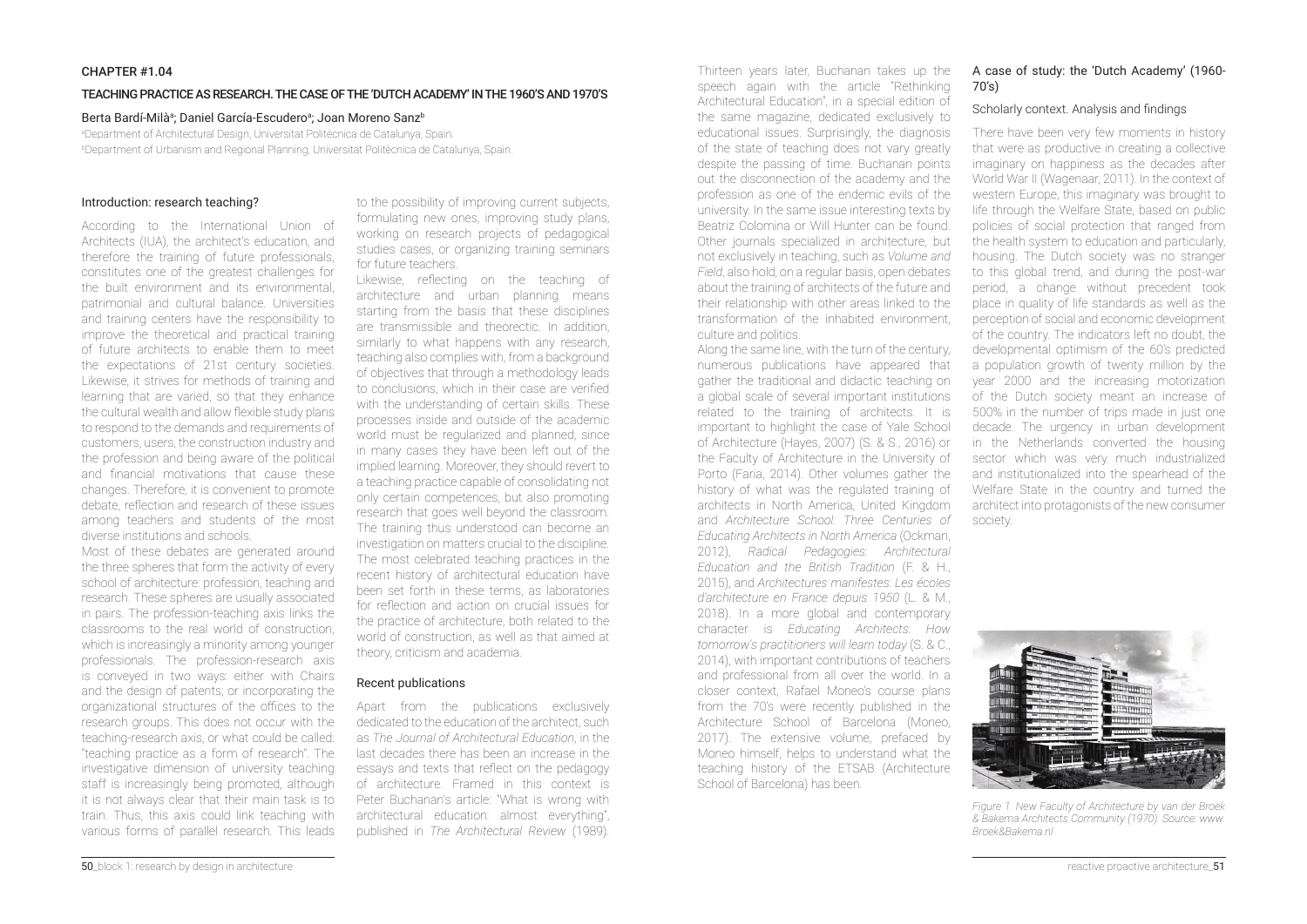The architectural studies at the Delft School during this period differed greatly from the ones of today, both from a methodological and content point of view. Firstly, the building of the School was located next to the Oude Delft canal, in the city center of this university city. The facilities were not able to hold more than 40 students, which is why teaching was more personalized and was carried out from lectures and workshops led by long-term teaching staff (van Es, 2016). In the1960s, access to higher education was widespread and social classes which were economically excluded from this type of technical training were now able to access architectural studies. As a result, the classrooms underwent a massification process and the university as an institution went into crisis.

During those first post-war years, the teaching team of the School of Architecture was divided into two ideologically opposed factions: on the one hand, the traditionalists, led by JM De Casseres (1902-1990) and on the other, the modern ones, with JH van den Broek (1898- 1978) at the head. The so-called traditionalist architects took the first courses of the studies in such a way that the students did not encounter modern architecture until the third or fourth year. With the aim of breaking this dual dynamic in the teaching of architecture, professors such as Aldo van Eyck (1918-1999) carried out vertical courses in which students with different levels of training shared a practical workshop on current social issues. Although van Eyck came from the School of Amsterdam and had a critical position regarding the role of architecture in general and the architect, his vertical workshops were related to the social reality of the moment and implied a teaching model for revolutionary movements lead by students in Delft at the end of the 1960 s.

In 1968, two international events put the power centers of the West in crisis, on the one hand, the protests the Vietnam War in the United States intensified and on the other the student unrising that took place in France in May. The Dutch university centers knew about this convulsion and international change, and these events sparked a revolutionary phenomenon that would later be known as the *Delft Spring*. On May 9,

1969, the students of the Technological Institute requested access to the General Assembly with the objective of forming part of the decisionmaking bodies of the university, from which they had been excluded (Radical-pedagogies, 2018). To date, decisions on architecture studies were taken by long-term faculty members through meetings behind closed doors. In response to this lack of transparency in the management of the university, the students took over the faculty. The students movement demanded the "democratization" of the university, but this democratization was not limited to the participation in the universities administrative structure on equal terms with the teaching staff, but it also revendicated the right to participate in the creation of study plan content, and in so doing made the academic careers and the training of future architects more flexible. To test these proposals, during the summer of 1969 and the following fall semester in the Delft School, numerous debates were carried out about the role of the architect in society. Workshops were organized based on the teaching model that Aldo van Eyck, who since 1966, had introduced in his vertical and transdisciplinary and social courses.

#### Pedagogical and researching approach

In March 1970, a group of students that belonged to the historic association Stylos published a 120-page manifest titled "De *Elite*" which analyzed the development of the teaching methods in the department of architecture in the Delft university as well as the architectural practices in capitalist societies. The manifest defended an architecture at the service of society, where priority was given to social issues instead of constructive ones. "De *Elite*" also criticized teaching staff members who were originally thought of as allies (Radicalpedagogies, 2018), like Aldo van Eyck or Herman Hertzberger, considered architect-artists whose designs distracted society from real problems. For the Stylos the Delft Spring was in vain since the movement for "Democratization" had fragmented a teaching model focused on selfrealization and co-operation and the bourgeois principles of adaptation and competitiveness had not been overcome.

In this context of academic crisis, a mediating figure appeared among the traditionalists. modernists and revolutionaries, that took advantage of the socio-political situation to bring to architectural and teaching practice the democratic principles that formed part of his open society model. This figure of consensus would be the architect and professor Jacob Berend Bakema (1914-1981).

Bakema was a professor in the Department of the Architecture School of Delft between 1963 and 1981. In his first lesson, titled "Towards" an architect for society" (1964), Bakema put in crisis the reconstruction plans of the country that were carried out under the principles of the Modern Movement after the Second World War. For Bakema, teaching architecture did not make any sense unless the architect's responsibility for the impact of the built environment on society was accepted. The social themes were the focus of Bakema's teaching activity, but if one theme was to stand out in his professional, personal and teaching career, it was without a doubt his commitment to "social

democratization" (Ibelings, 2000).

Bakema was always a political activist in search of "true freedom" and "democracy" (van de Heuvel, 2017). In fact, he expressed the will to turn his students into agents with the power of decision making. His biographical background was testament to this commitment. Bakema was imprisoned by the German army in a deportation camp for trying to escape to England during the Second World War and lived in hiding with his family in his hometown of (Groningen) until the end of the war. For Bakema, freedom implied the right to choose a way of life and the ability to develop individual personal skills in society, in this sense, the built habitat could not be indifferent to this will. Democracy for Bakema was the political and social mark that accepted and integrated diversity (van de Heuvel, 2017). Ultimately, architecture and urbanism are related and as a result should give the individual the ability to choose, that is, it should include criteria of flexibility.



Figure 2. Centrumplan Eindhoven, van den Broek & Bakema (1967). Source: Beeldcollectie, Regional Historisch *Centrum Eindhoven.*